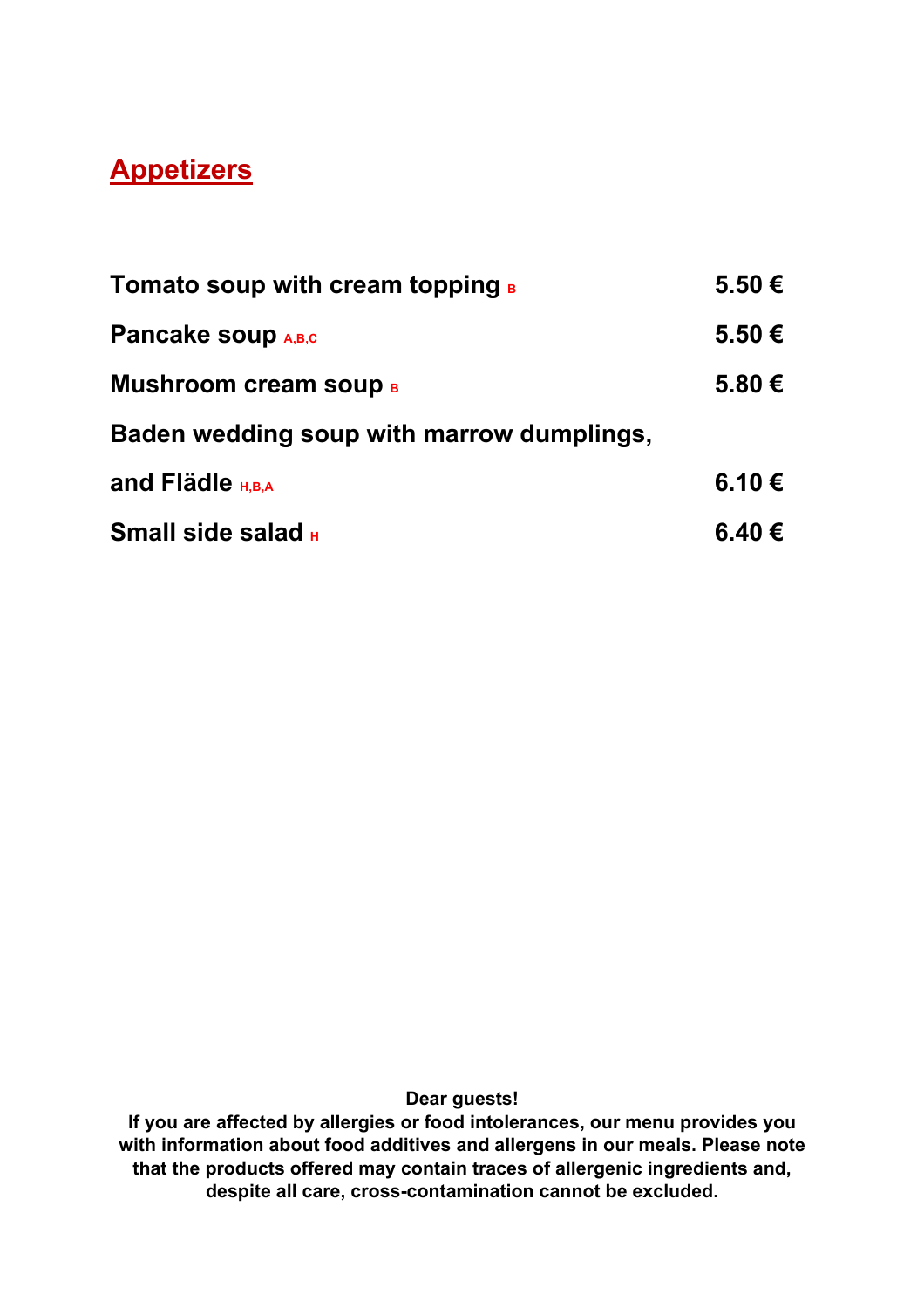**Main Dishes**

| Spaghetti Carbonara 1,A,B                                                                                                       | 8,90€   |
|---------------------------------------------------------------------------------------------------------------------------------|---------|
| <b>Fitness salad witH fried salmon J.H.</b>                                                                                     | 15,80€  |
| Lady salad with roasted rump steak strips $_{\rm H}$                                                                            | 16,80 € |
| Pork fillet in bacon coat in mushroom cream sauce<br>with Spätzle and green beans $1, B, H$                                     | 21,90 € |
| <b>Cordon Bleu from pork, stuffed</b><br>with Black Forest ham and Münster<br>with steak fries with roast sauce $1, A, B, C, H$ | 19,40€  |
| <b>Viennese schnitzel of veal with potato salad A,B,C,I,H</b>                                                                   | 23,50 € |
| <b>Rumpsteak with herbal butter and steak fries B</b>                                                                           | 23,50 € |
| Rumpsteak with pepper sauce and steak fries                                                                                     | 24,50 € |
| Beef goulash with spaetzle and side salad $_{A,B,H,7}$                                                                          | 23.80€  |

**Vegetarian / vegan** 

**Cheese spaetzle with roasted onions and small Salad A,B,C 12.20 €**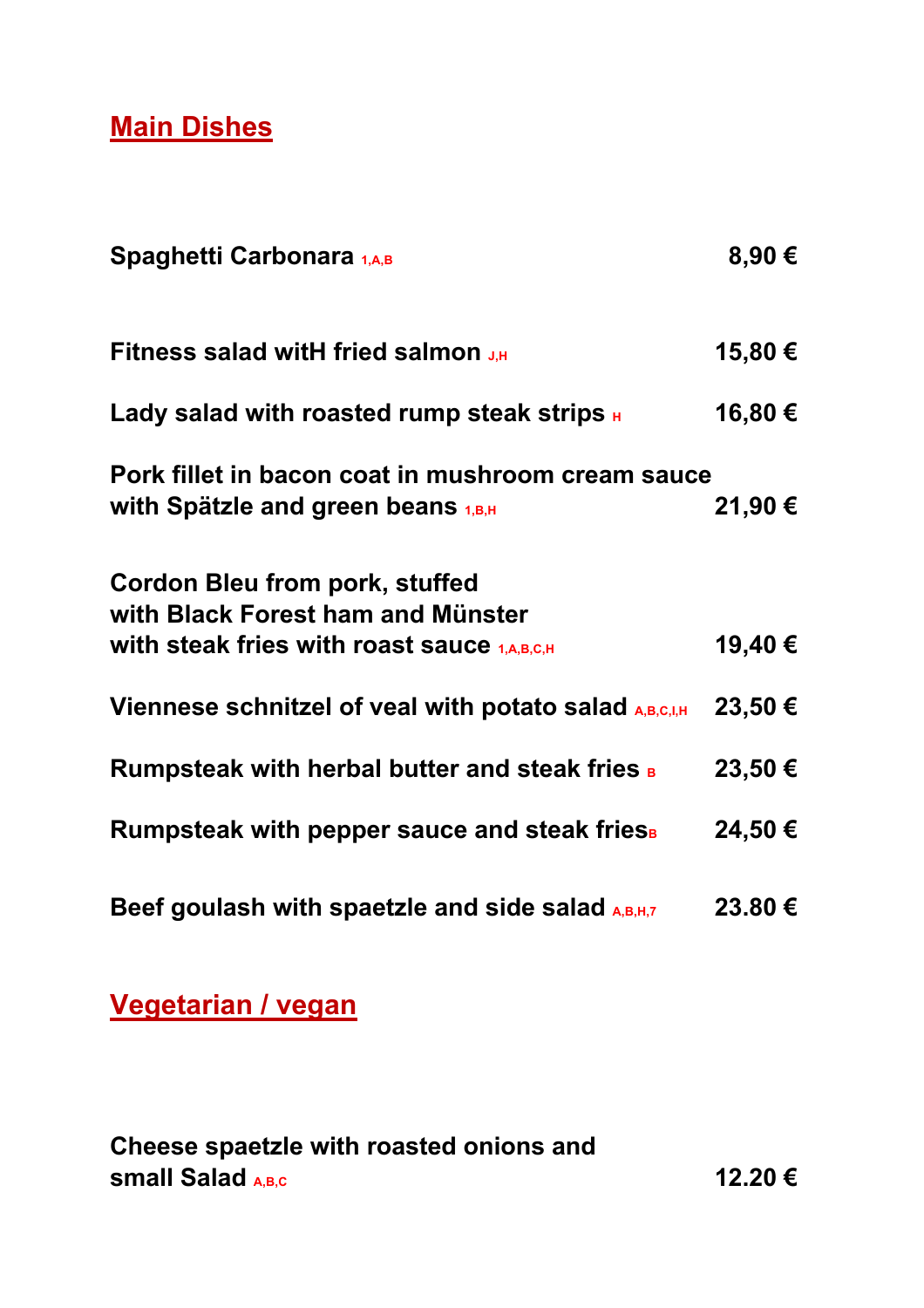| <b>Vegetarian Tarte в</b>                | 11.80 € |
|------------------------------------------|---------|
| Vegetable pan with brown rice and quinoa | 13.20 € |

# **From the fish market**

| Spaghetti «Piri Piri» with fried prawns, chili pickled   |         |
|----------------------------------------------------------|---------|
| in olive oil and garlic, with shaved Parmesan $_{B,1,M}$ | 19.90 € |

**Zander fried on the skin with basmati rice mix and creamed**  spinach and lemon Riesling butter sauce **B,J** 21.80 €

**Salmon roasted on the skin with saffron-lemon sauce, Market vegetables and potatoes** J 21.80 €

## **For our little guests**

| Spaghetti Napoli with tomato sauce and                   |        |
|----------------------------------------------------------|--------|
| <b>parmesan</b> A,B,C,I                                  | 7,50 € |
| Chicken – Nuggets with French fries $_{A,C,1}$           | 7,00 € |
| <b>Kleines Schweineschnitzel mit Pommes Frites A.c.1</b> | 7,90 € |